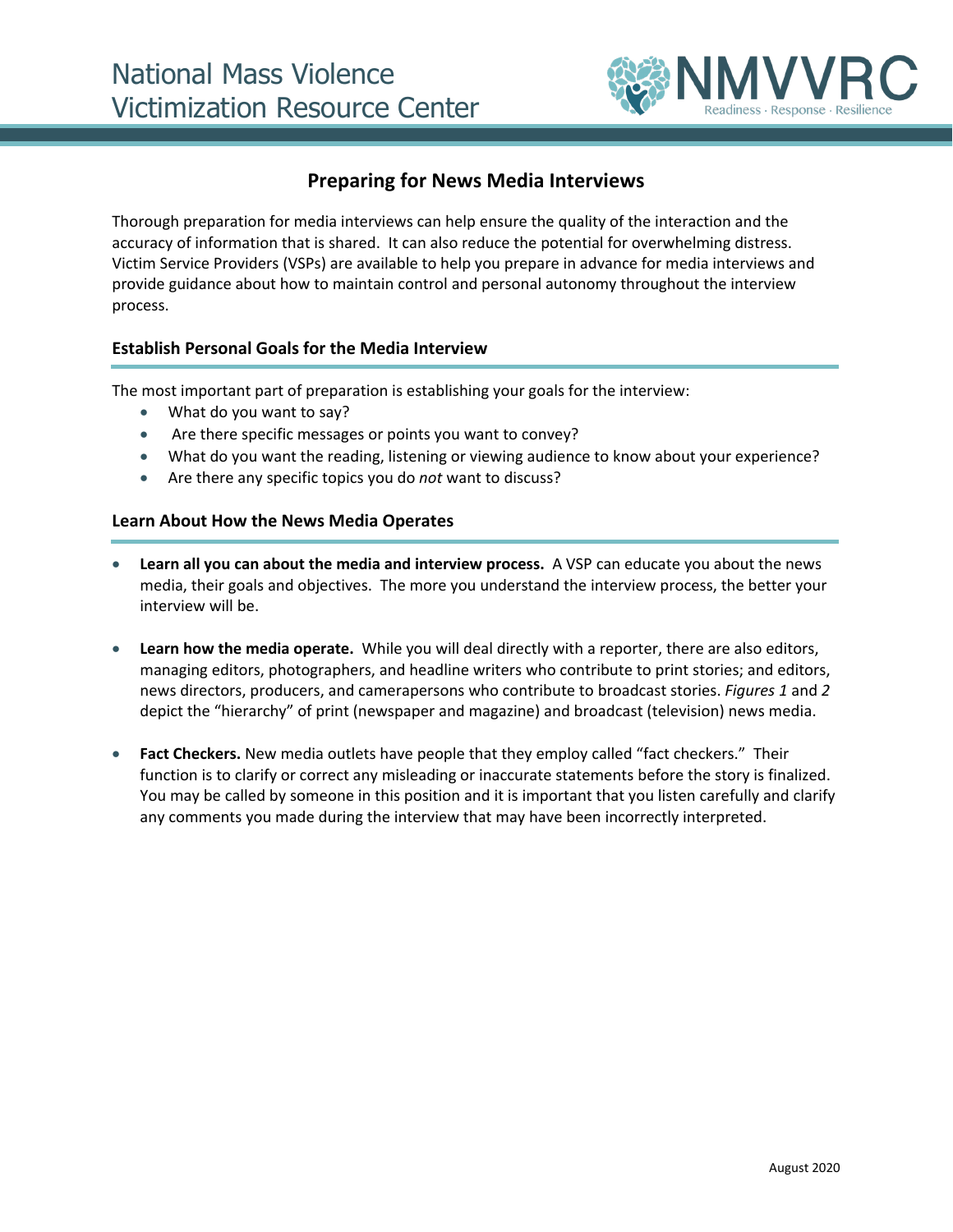

## **Understand "Editing"**

It's important for you to understand that the reporter to whom you speak is only *one person* among several who are responsible for editing an article or producing a news broadcast. It is an on-going process that begins when a story is assigned and ends only when it is published or broadcast. Editing can be done by a reporter, editor, copy editor, producer, or news director.

Editing helps make sure that a story is accurate, clear, understandable, and objective, and that space and time constraints do not affect the quality or factual information in a story. Editing focuses on accuracy, style, spelling and grammar, and length of the article or broadcast, as well as lack of bias.

When you understand the editing process, you will also understand how important it is to:

- **Be concise**. Longer statements are more likely to be edited than those that are brief and to the point.
- **Be accurate.**Talk about what you know, and avoid responding to hypothetical questions.
- **Speak plainly.** Think about the interview as a "conversation" and speak in a conversational manner.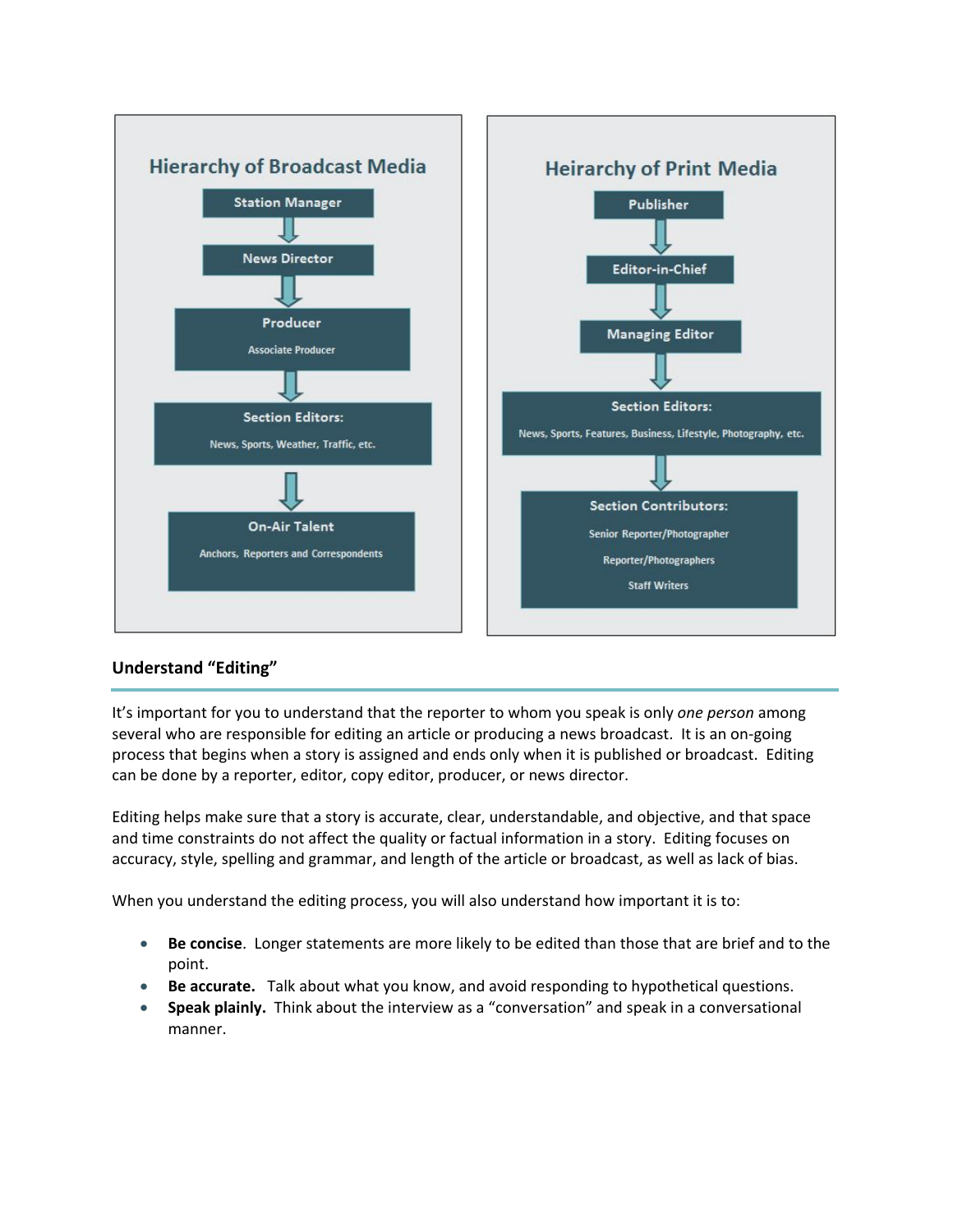### **Identify and Address Logistics of the Interview**

- *Learn what you can about the person conducting the interview.* A VSP or support person can provide you with the journalist's name, media affiliation, type of publication or radio/television station, its audience, and the style of interviewing. You can also use Internet search engines to find past stories done by the journalists, both print and broadcast.
- **Determine if you want a support person to accompany you.** As noted earlier, it can be helpful to have a family member, friend or VSP with you to provide support and help address and reduce any stress reactions you may have. If you choose to have a support person, inform the reporter ahead of time.
- **Confirm the logistics of the interview in advance**. You will want to know the date, time, location, length of interview, and name of the reporter. Plan to arrive at least 30 minutes in advance of the interview. For a telephone interview or television interview conducted remotely from the studio, in addition to being ready in advance, make sure you have the reporter's telephone number in case of technical or other difficulties.
- **Determine the format of the interview***.* Is it live or taped? In-person, over the telephone, or using an online video application? For national television networks, where will the interview take place (i.e., your home, a local television studio), and where will the interviewer be located? What is the anticipated length of the interview? For broadcast media, are there other guests or will you be the only interviewee?
- **Determine the scope of the topics to be discussed.** Your support person or VSP can find out what the reporter wants to talk about and provide you with a general framework for the interview (while recognizing that other topics may be discussed).
- **Determine if there will be a pre-interview.** Broadcast media often require a pre-interview or an informal discussion with a producer before the on-camera or on-air interview. It's an opportunity to discuss and confirm basic facts and details, obtain correct spelling of names, establish ground rules, and answer any questions you may have. When conducted close to the time of the interview, it can also be an opportunity to warm up and get comfortable prior to the actual interview. Note, however, that questions may be asked during the interview that was not discussed during the preinterview.
- **Negotiate ground rules, if any.** Decide if you would like to establish any "ground rules" for interviews. This could include whether you can ask questions of the journalist to clarify any issues or concerns. You might want to specify the length of the interview, the presence and role of a support person, topics that are "off limits," and your ability to end the interview at any time. It's important to know that journalists may also have ground rules that they want honored. Reporters have conventions such as "off the record" and "only on background" that dictate what they can and cannot use in their stories. However, this is an area where confusion and errors can occur. Crime victims should operate under the assumption that anything they say can be included in the story.
- **Determine any personal privacy concerns.** Do you want to be interviewed without being identified by name or being photographed or filmed? How will the person speaking on behalf of a child victim